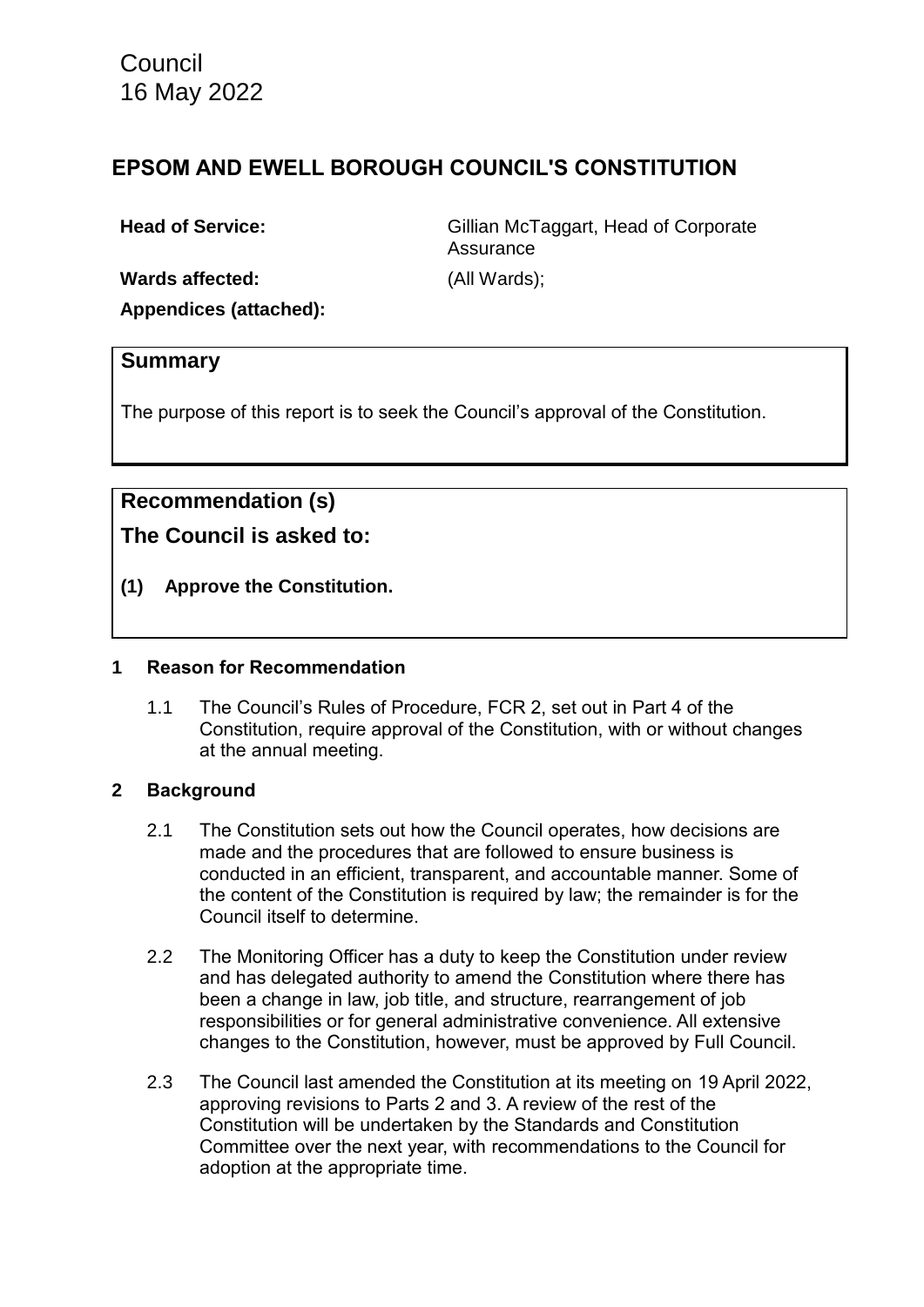**Council** 16 May 2022

#### **3 Risk Assessment**

Legal or other duties

3.1 Equality Impact Assessment

3.1.1 None.

3.2 Crime & Disorder

3.2.1 None.

3.3 Safeguarding

3.3.1 None.

3.4 Dependencies

3.4.1 None.

3.5 Other

3.5.1 None.

### **4 Financial Implications**

- 4.1 None.
- 4.2 **Section 151 Officer's comments**: None arising from the contents of this report.

### **5 Legal Implications**

- 5.1 The Council's Rules of Procedure require approval of the Constitution, with or without changes at the annual meeting.
- 5.2 **Legal Officer's comments**: None arising from the contents of this report.

#### **6 Policies, Plans & Partnerships**

- 6.1 **Council's Key Priorities**: Good Corporate Governance underpins delivering all the Council's Key Priorities.
- 6.2 **Service Plans**: The matter is not included within the current Service Delivery Plan.
- 6.3 **Climate & Environmental Impact of recommendations**: None.
- 6.4 **Sustainability Policy & Community Safety Implications**: None.
- 6.5 **Partnerships**: None.